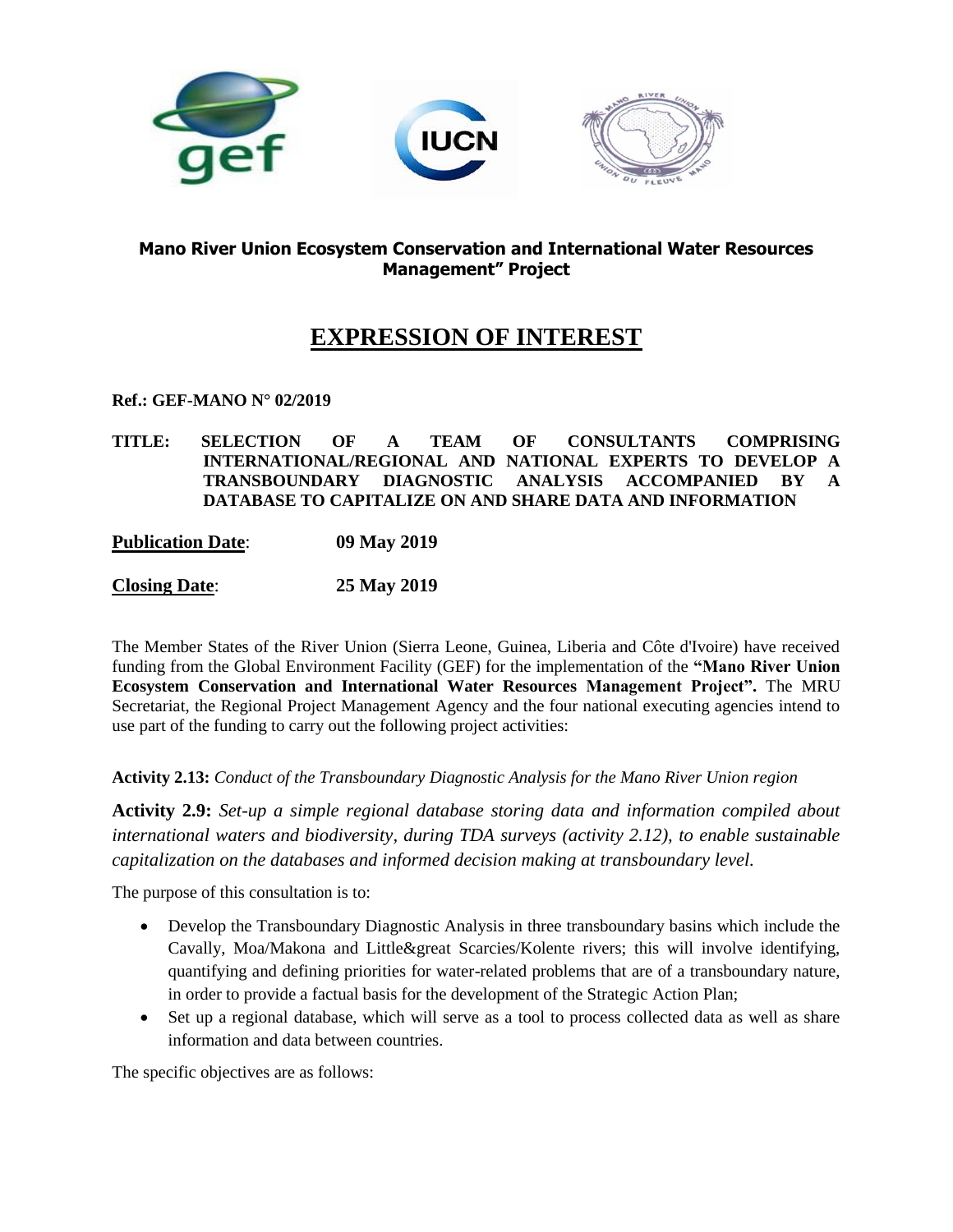- Analyze the current situation of the 3 basins from a hydro-environmental, institutional and socioeconomic point of view in order to identify national and transboundary environmental concerns and the actions needed to solve priority environmental issues;
- Identify and prioritize water uses in the basin;
- Identify and prioritize cross-border problems;
- Determine environmental and socio-economic impacts;
- Analyze the immediate, underlying and root causes;
- Work out the selected themes in a consensual manner;
- Identify leverage points and make recommendations
- Prepare the TDA document;
- Participate in the TDA validation process;
- Develop a regional database for storing data and information collected and analyzed at regional, national and local levels in the three basins during the TDA process.

The consultants shall be expected to use technical tools based on the GEF methodology (GEF, IW: LEARN, 2013) to guide the TDA development process on a basin-wide basis.

For illustrative purposes, the Regional International Consultant head of TDA shall:

- Take into account the GEF policies on delivering multiple environmental benefits for sustainable development at the global level and integrated land and water resources management in the Mano River Union;
- Take into account ongoing studies in particular, the intermediate, provisional or final findings of similar studies in the basins under consideration. In the event that these studies are being conducted as the consultant begins his mission, he/she shall be expected to contact the consultant in charge of those studies, in order to seek the necessary synergies and complementarities on the contents of the two programs;
- Take into account the studies conducted as part of the BRIDGE project's shared vision process.

# **1. Qualification of the Consultant**

# **a. Team of Regional/International Experts**

The assignment shall be carried out by a consulting firm or group of consultants with more than fifteen (15) years' experience in the fields of expertise required by the study, and have carried out assignments of a similar nature and complexity (three (03) similar references), in particular within the context of other projects financed by the GEF. The consultancy team shall comprise the following key experts:

- A Senior Officer having at least Engineer or Master Degree in water resources and/or environment, specialized in natural resource management, with at least 15 years of professional experience and familiarity with GEF-funded projects.
- A Senior Officer having Master Degree in socio-economics, specialized in environmental economics and having at least 10 years' professional experience in rural development;
- A governance Expert having Master Degree with at least 10 years' experience in the institutional and legal field of environmental or natural resources management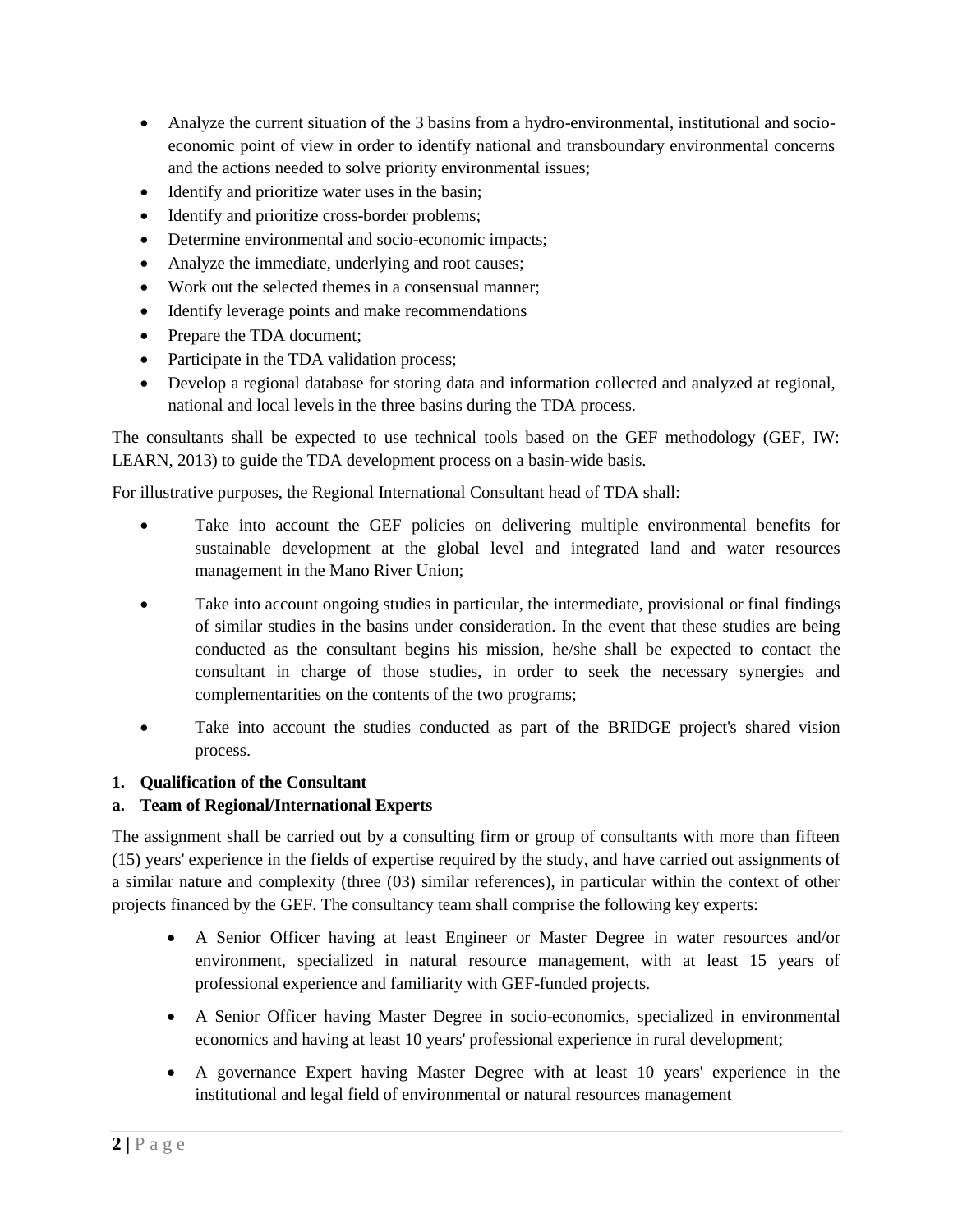A GIS Expert having Master Degree with 10 years' professional experience, with expertise in website data and information management and dissemination.

In addition, the following qualifications will be an added value:

- Knowledge of GEF practices and procedures, in particular the TDA/PAS process;
- Previous experience in diagnostic studies of the state of natural and socio-economic resources;
- Work experience and document production in French and English;
- Experience in the implementation of natural resource management projects at the national or regional level.

#### **b. Team of national Experts**

A team of national Experts from the basin States, providing data and conducting studies on a national basis, shall support the regional or international team, with more than 15 years' experience and at least one (01) similar reference. The team shall comprise the following key personnel:

- One (01) Expert having at least Bachelor Degree in integrated water resources or environmental management, National TDA Coordinator (Team Leader) with 15 years of experience;
- One (01) Expert having at least Bachelor Degree, specialist in rural development with 15 years of experience.
- A Governance Expert, having at least Bachelor Degree, with 15 years proven experience in the institutional and legal field of environmental or natural resources management.

#### **2. Submission of applications**

The consultants may partner with other firms to strengthen their respective skills in the form of a joint venture or subcontractor agreement.

Details of the terms of reference for the requested services are available from the Executing Agencies and on the IUCN-PACO website: [www.iucn.org/fr/regions/afrique-centrale-et-occidentale:](http://www.iucn.org/fr/regions/afrique-centrale-et-occidentale)

| <b>Executing Agencies</b>                                                                              | Email Address                                        |
|--------------------------------------------------------------------------------------------------------|------------------------------------------------------|
| <b>For Côte d'Ivoire: 'Direction de l'Evaluation et du Patrimoine</b><br><i>Hydraulique'</i> , Abidjan | toure_bass@yahoo.fr;                                 |
|                                                                                                        | firminyao@ymail.com;                                 |
| <b>For Guinea: 'Centre Forestier de Nzérékoré'</b>                                                     | dgpre.minef@gmail.com;<br>delamounicolas70@gmail.com |
|                                                                                                        | watta.30camara@yahoo.fr;                             |
| <b>For Liberia:</b> ' <i>Forestry Development Authority'</i> , Monrovia                                | pewuwilliam@yahoo.com;                               |
|                                                                                                        | mikedoryen@gmail.com                                 |